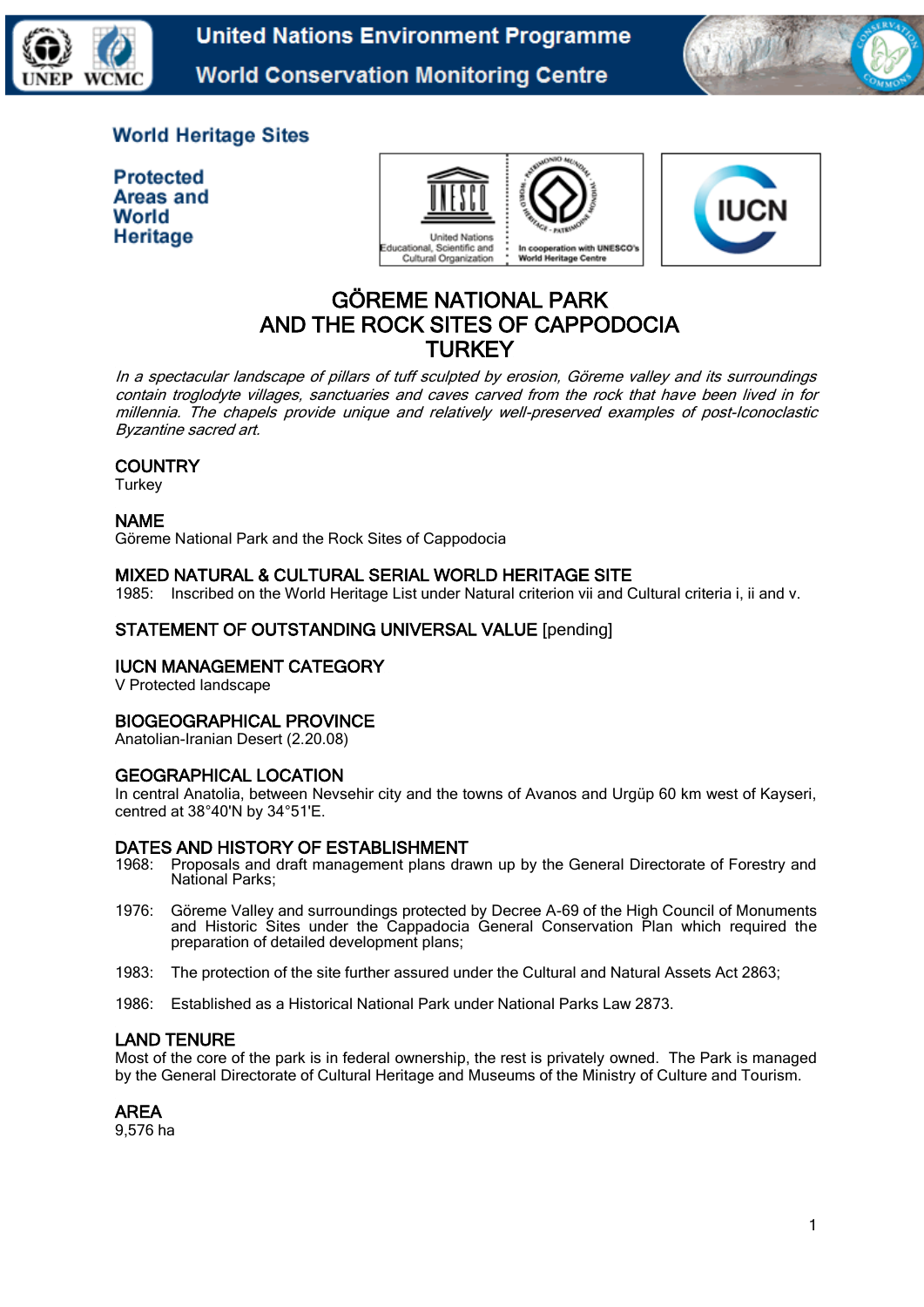## ALTITUDE

~1,000m to 1,325m (Akdag)

## PHYSICAL FEATURES

The valley of pinnacles at Göreme is carved from a broad 1,000m-high plateau of lava-covered tuff, a fine grained rock of consolidated volcanic ash, which has been deeply eroded into a surreal landscape of hundreds of cones and lava-capped pillars. It lies 50 km from the snow-covered volcanic peak of Erciyas Dag which erupted two million years ago but is now almost dormant although occasional earthquakes create cracks in the easily eroded tuff. Eruptions in the late Miocene to Pliocene of the Erciyas Dag (3,917m), Hasan Dag (3.268m) and Akdag (1,325m) volcanoes covered an area of about 11,000 sq. km with layers of 400m-thick pyroclastic ignimbrite, which solidified into a grey, buff-yellow and pinkish andesitic tuff. These layers were later covered by layers of dark-toned andesitic and basaltic lavas in the late Pliocene and early Pleistocene 2 to 1 million years ago. This deep soft homogenous underlying layer of tuff was weathered by wind, water and temperature change into a spectacular landscape of smooth cones capped by a layer of lava. Typical shapes are pinnacles, pillars, columns and towers, mushrooms and cones, obelisks and needles, sometimes 40m high, each under its protective topknot of basalt (G. Drucker, pers. obs., 1985). These fantastic sculptures have been further pockmarked and honeycombed by warrens of man-made caves, living quarters and underground churches of which there are hundreds in central Cappadocia. The valley floors between the steep eroded slopes and badlands are fertile farmland.

#### **CLIMATE**

This is a continental Anatolian climate with hot dry summers and cold winters with severe frosts and prolonged snow cover. The average annual temperatures range from 0.5°C in January to 23°C in July. Rainfall is low, averaging 360mm per year. There are intermittent snowfalls in January and February averaging 25mm per year (Göreme Milli Park Mudürlügü (GMPM), pers. comm., 1995).

#### **VEGETATION**

The surrounding landscape is largely agricultural, dominated by arable farming, vineyards and orchards in the valley floors. Species found in the Park include *Thesium scabriflorum, Ferula* halophila, Acantholimon saxifragiforme, Onobrychis elata, Phryna ortegioides, Reseda armena, and Silene splendens. In addition, some 110 endemic species such as Acanthus hirsutus, Alkanna orientalis, Leontodon oxylepis, and Dianthus zederbauriana occur in the Park (Vural & Kol, 1992).

#### FAUNA

Mammal species include grey wolf Canis lupus, red fox Vulpes vulpes, European otter Lutra lutra, Eurasian badger *Meles meles*, beech martin *Martes foina* and brown hare *Lepus europeus*. Avifauna recorded in the park includes rough-legged buzzard *Buteo lagopus*, rock partridge *Alectoris graeca*, common quail *Coturnix coturnix*, rock dove *Columba livia* and western rock nuthatch *Sitta neumayer*.

#### CONSERVATION VALUE

The Göreme Valley and its surroundings is an area of spectacular landscape entirely sculpted by erosion. The sanctuaries cut into the rock contain irreplaceable evidence of Byzantine art from the post-iconoclastic period. Cave houses, troglodyte villages and underground towns are a unique ancient tradition of the area. The Park lies in a Conservation International-designated Conservation Hotspot, a WWF Global 200 Freshwater Eco-region and a WWF/IUCN Centre of Plant Diversity.

#### CULTURAL HERITAGE

This area has been inhabited since Hittite times when the first caves were excavated and both then, and under Assyrian and Roman rule the nearby town now called Kayseri was an important provincial centre (Caesaria Mazaca). Being on the boundary between the ancient Greek and Persian empires, and later between the Byzantine Greeks and their Persian, Ummayad, Abbasid, Seljuk and Ottoman adversaries, hidden sanctuaries were often needed which the rugged landscape and easily carved rock of central Cappadocia provided underground. The area was initially a sanctuary for Christian anchorites fleeing Roman persecution which became a monastic community in the 4th century. For the next nine centuries, an urbanised landscape developed which from the cliffs and spectacular pillars – or 'fairy chimneys' - of tuff, carved living quarters, stables, storerooms and places of worship. At nearby Kaykmakli and Derinkuyu a network of deep caves and tunnels in the rock was excavated to form underground refuges for hundreds of people which were expanded during the first hostile invasions in the  $7<sup>th</sup>$  century, to entire multi-storey underground communities. The fresco painting in the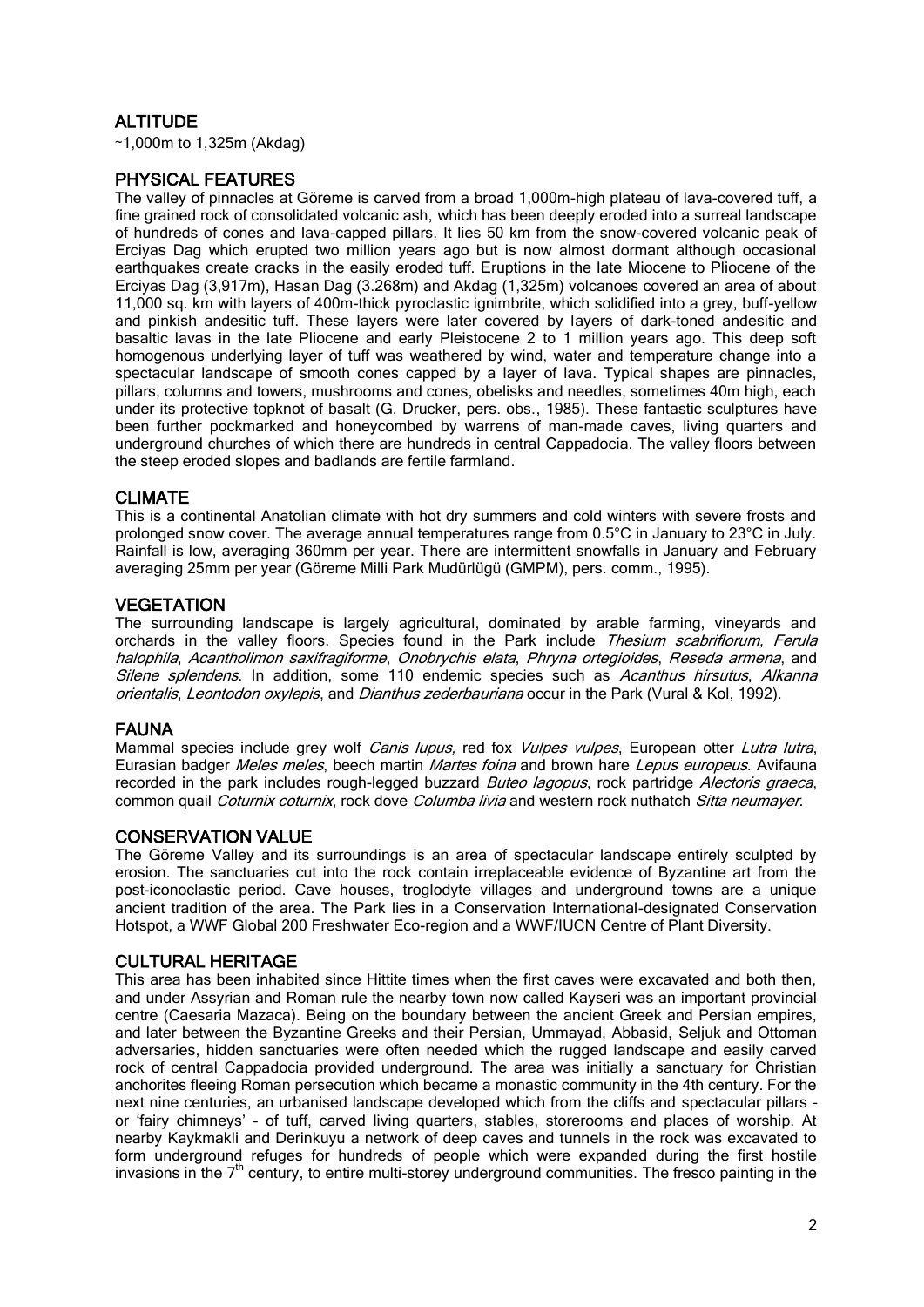chapels which began in the 7th century by monks too remote to be much affected by Iconoclasm are colorful rare testimony to the civilization of a province of the Byzantine Empire which persisted even into Ottoman times but, except for these remnants, has since disappeared. Excellent examples of post-Iconoclastic sacred art have been preserved by the dark and dry conditions underground, and several have been carefully restored. There are many other similar classified monuments in the valley outside the Park (G.Drucker, pers. obs., 1985) and in the surrounding countryside.

### LOCAL HUMAN POPULATION

The Park and surrounding area includes various towns, villages and hamlets. The two villages of Avcilar (Göreme) and Çavusin and approximately 20,000 people live within the Park but are not permitted to live in the core zone, and some 65,000 live in the surrounding community. The population is traditionally dependent upon agriculture, pottery and weaving of rugs and carpets. In the 1980s tourism became one of the dominant economies of the region (GMPM, pers. comm., 1995).

#### VISITORS AND VISITOR FACILITIES

The Park received 593,000 visitors in 1994. Of these, 14% were local people and the remainder foreign visitors, whose average length of stay was two days (GMPM pers. comm., 1995). The main centre for visiting the National Park is at the town of Göreme where there are many facilities including interpretative trails, hotels and camping grounds, information services, restaurants, shops and transport. There are also three visitor centres outside the Park. A few kilometres from Göreme is the Open Air Museum of 30 rock-cut 9th-11th century Byzantine churches and chapels. There are also several sites of similar character to Göreme beyond the Park around the local towns of Nevsehir, Avanos and Urgüp which also have many facilities for tourists. Central Cappadocia is the centre for hundreds of such churches and dozens of underground settlements.

#### SCIENTIFIC RESEARCH AND FACILITIES

The carved churches of Cappadocia were first systematically studied by G. de Jerphanion between 1907 and 1912, but it was only in 1925 that they became well known through the publication of the first volume of his monumental four-volume work on them which he completed in 1942. Since 1973 a series of studies of the subject has been carried out in collaboration between ICCROM (the International Centre for the Study of the Preservation and Restoration of Cultural Properties), UNESCO and UNDP. Architectural photogrammetric studies have been made by the Middle East University (METU) in Ankara and a series of geological and hydrogeological studies by consultants for UNESCO  $\ell$  ICCROM and UNDP. Work on the restoration of the remarkable murals of the Tokali Church was completed with the help of specialists from ICCROM. The work at Tokali was completed in 1980 and work begun on the well-preserved frescos of the Karanlik church in 1981. Two other major projects were the 30 rock-cut chapels and churches of the Open Air Museum and the restoration of the Kayakapi chapel. This conservation has been carried out by METU with UNESCO/ICCROM and UNDP consultants. A number of the unit's staff have received training at ICCROM in Rome. Studies have also been made locally on earth-sheltered housing, traditional water management and modern tourism.

## MANAGEMENT

The area was established as a historical National Park in order to protect and develop the national and cultural elements of the area for scientific and aesthetic reasons. The General Directorate of Cultural Heritage and Museums of the Ministry of Culture and Tourism and the National Park Department of the Ministry of Agriculture, Forestry and Rural Affairs, are jointly responsible for the site (Karakurum, pers. comm., 1987). But management of Göreme depends greatly on the maintenance by the indigenous population of their traditional agriculture and lifestyles. The present condition of the site is good. The master plan proposes only nominal disturbance of the traditional pattern of life of the present day park inhabitants. The protection of areas identified as important is assured by land-use zoning, by restrictions and regulations on building and by the preservation of traditional values. The strictly protected Zone 1 is the core of the Park and includes within its boundary the principal antiquities and elements requiring protection. Two villages, Avcilar and Çavusin are part of this zone. Zone 2 forms a buffer zone around Zone 1: all land-uses including agriculture are permitted but are regulated within the framework of existing law (Karakurum, pers. comm., 1987).

#### MANAGEMENT CONSTRAINTS

The chief management problem is the serious damage being caused to the ancient churches and paintings by erosion and staining by water. Wind erosion and earthquakes still seriously damage many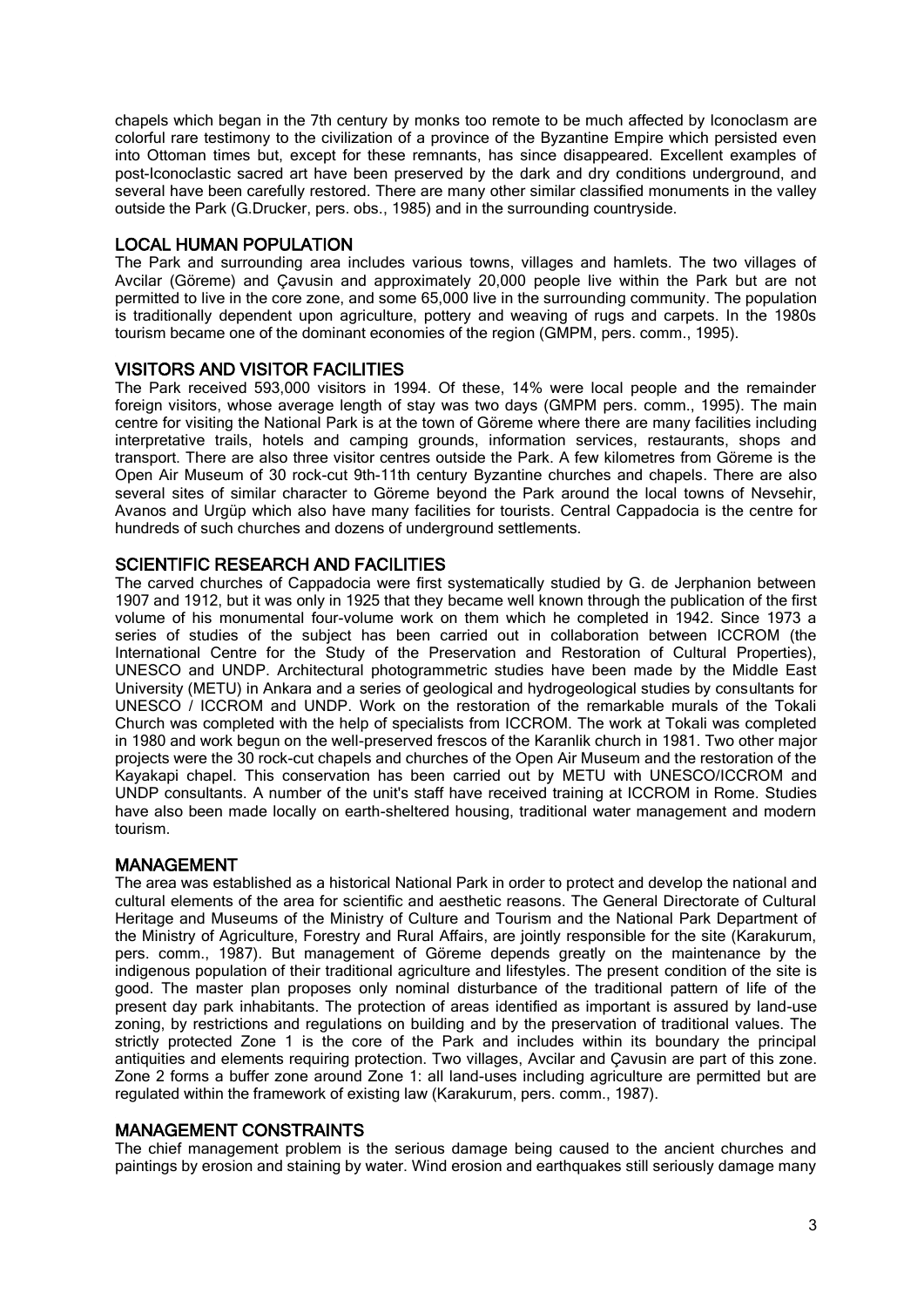of the chapels. Collapsing walls and rockfalls are not uncommon in the remoter rock dwellings of the Park (Karakurum, pers. comm., 1987). The heavy pressure of mass tourism is also a threat.

#### STAFF

Staff are provided by the Ministry of Culture and the Governorship of Nevsehir (GMPM, pers. comm., 1995).

#### BUDGET

US\$10,000 (GMPM, pers. comm., 1995).

#### LOCAL ADDRESSES

Göreme Milli Parklar Mudürlügü, Hükümet Konagi, 50100 Nevsehir, Turkey

General Directorate of Cultural Heritage and Museums, Ministry of Culture and Tourism, II TBMM Binasi Ulus 06100, Ankara, Turkey.

#### **REFERENCES**

The principal source for the above information was the original nomination for World Heritage status.

Aysil, T. & Gul, A. (1998). *Göreme, Cappadocia.* UNESCO Programmes & Publications. UNESCO, Paris 72 pp.

Baggley, G.et al. (1968). A Master Plan for the Preservation and Use of Göreme National Park. Ankara, Turkey.

Bowen, R., Lizzi, F. & Verite, J. (1983). Draft Report for the Structural Conservation of Rock-hewn Churches of Göreme in Cappadocia. ICCROM/ UNESCO/UNDP, Rome.

Brown, R. (1987). Geology and the conservation of antique monuments in Turkey. *Environmental* Geology 9 (2): 71-84.

--------- (1990). The future of the past at Göreme in Turkey. Environmental Geology and Water Science 16 (1): 35-41.

Burri, E. & Petitti, M. (2005). Run-off drainage, groundwater exploitation and irrigation with underground channels in Cappadocia: Meskender Valley case study. Journal of Cultural Heritage 6 (2): 191-197.

General Directorate of National Parks and Wildlife (1980). National Parks of Turkey. Ministry of Forestry, General Directorate of National Parks and Wildlife, Ankara.

General Directorate of Antiquities and Museums (1985). Göreme Historic National Park World Heritage Nomination. Ministry of Culture and Tourism, Ankara.

Giovanni, Luciano (1971). Arts de Cappadocia. Edition Nagel, Geneva, Switzerland.

de Jerphanion, G. (1925-1942). Une Nouvelle Province de l'Art Byzantin. Les Eglises Rupestres de Cappadoce. Paul Geuthner, Paris. Republished Jolivet-Levy, C. (ed.) (2007). 4 volumes. Pindar Press, London and New York. 1,605 pp.

Mora, P. & Mora, L. (n.d.). La Conservation des Peintures Murales. ICCROM, Paris.

Orman Genel Müdürlügü (1987). Göreme Historical National Park. Milli Parklar Dairesi, Bakanligi, Ankara.

Schawartzbaum, P. (1978). Conservation of Churches in the Göreme Valley. ICCROM, Paris.

UNESCO (1985). Structural conservation of Göreme; Göreme, land of fairy chimneys. UNESCO 44 pp. [Contains illustrations, maps, plans.]

U.S. Agency for International Development (1968). Göreme National Park. A Master Plan for Its Preservation and Use. Report by the US Agency for International Development, US National Park Service Planning Team to Jordan.